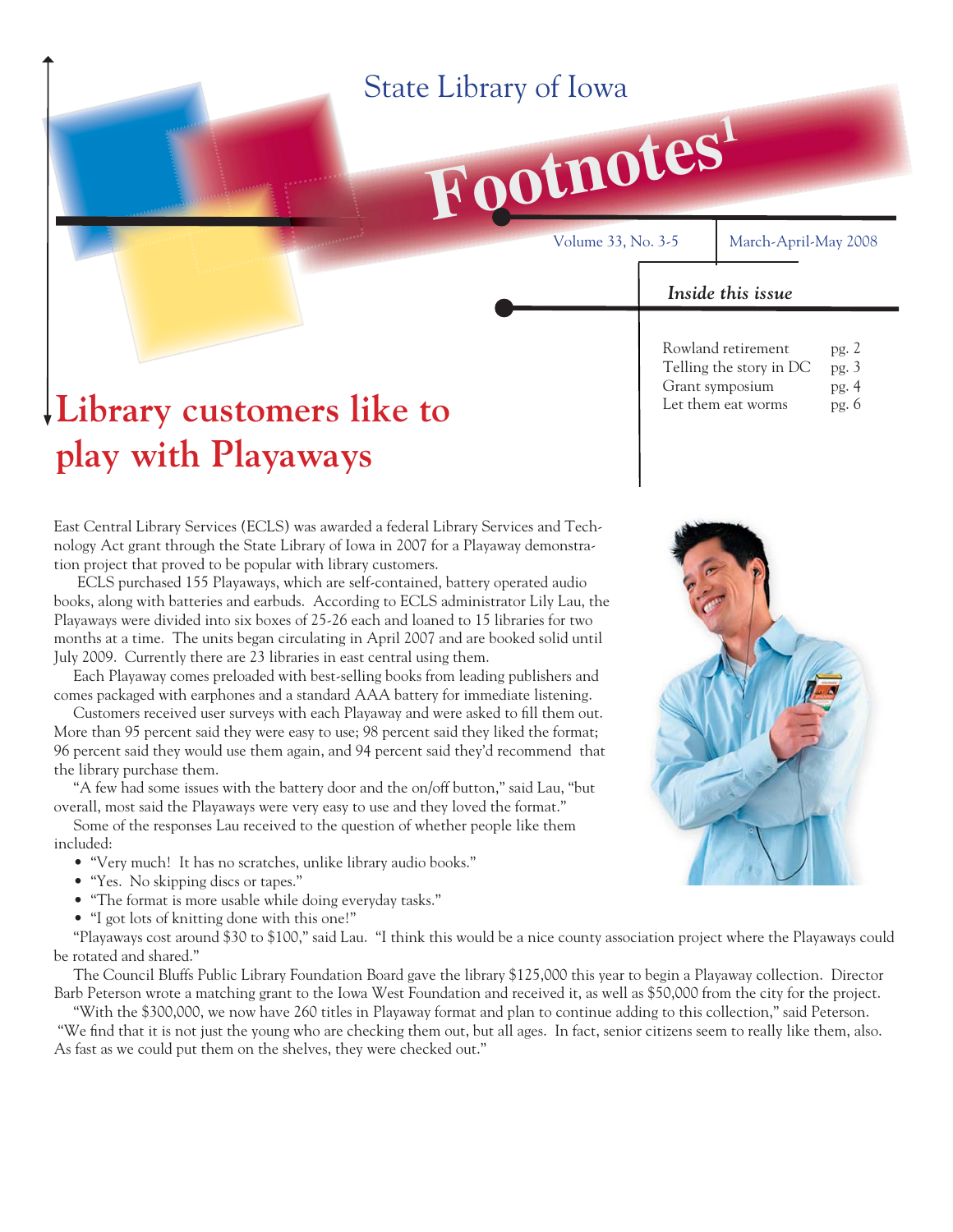

## **Saving our forests, one piece of paper at a time**



State Library staff have become more conscientious about their carbon footprint on the world. A quick survey of staff proved that changes in technology and mind set have combined to reduce the huge amount of paper used to do their jobs.

 About 80 percent of interlibrary loans are sent electronically as either PDF and TIF files. Many reports that used to be submitted on paper are now done electronically.

 An example is the annual survey. Librarians statewide used to receive a 25-page survey in the mail, including instructions. Direct State Aid reports and trustee surveys were each 2 pages each and mailed to libraries.

 Public Library Management paper handouts have been cut by two-thirds, with most of the class information now online. Survey Monkey takes care of all State Library program evaluations. Class certificates are on the Web, along with the entire continuing education catalog.

Instructions like the Enrich Iowa FAQ (10 pages) do not have to be mailed,

nor does the Enrich Iowa reports. The State Library's newsletter, Footnotes, used to be anywhere from 8 to 12 pages long and mailed to nearly 600 Iowa and national libraries.

Most librarians find the Iowalib mail list a godsend when the clock is ticking and information is needed immediately. It's nice to be able to communicate with other libraries about all sorts of topics and get feedback from many in a matter of minutes.

 While a congratulatory letter or card will always be appreciated, the time, effort and trees saved communicating through technology is good for all of us...and our world.

## Gerry Rowland retires after 21 years at SL

A retirement party for Gerry Rowland, State Library consultant, will take place around 2:30 p.m. Friday, June 20 in room 300, Miller Building (State Library), corner of E. 12th and Grand, Des Moines. The event will take place following the Iowa Commission of Libraries meeting.

 Gerry was director of the Shenandoah Public Library from 1979 to 1986 and the Scott County Library from 1986-87 before taking the consultant's position at the State Library in 1987.

 If anyone needed library statistics, Gerry was the go-to man. He remembers when statistics were gathered in paper format, calculated by hand and typed page by page. Now it's all done online, with calculations and tables configured in Access.

 "Interlibrary loan was done by teletype at 20 large libraries, blind searching," said Gerry. "Now, of course, we have SILO and the Locator on the Web, with hundreds of libraries participating."

 Gerry remembers how there were "guidelines" in 1979 rather than standards and "no one paid any attention to them."

 "The guidelines became standards, which were approved by the Iowa Library Association membership," Gerry said. "Now, Direct State Aid is tied to the standards and there are 331 accredited libraries."

 Asked what he intended to do after retirement, Gerry responded in the following order: "Paddle, work on river projects, chauffeur my wife to and from work, read, take photographs, be a library friend, and rest."

Good luck with the last one Gerry!

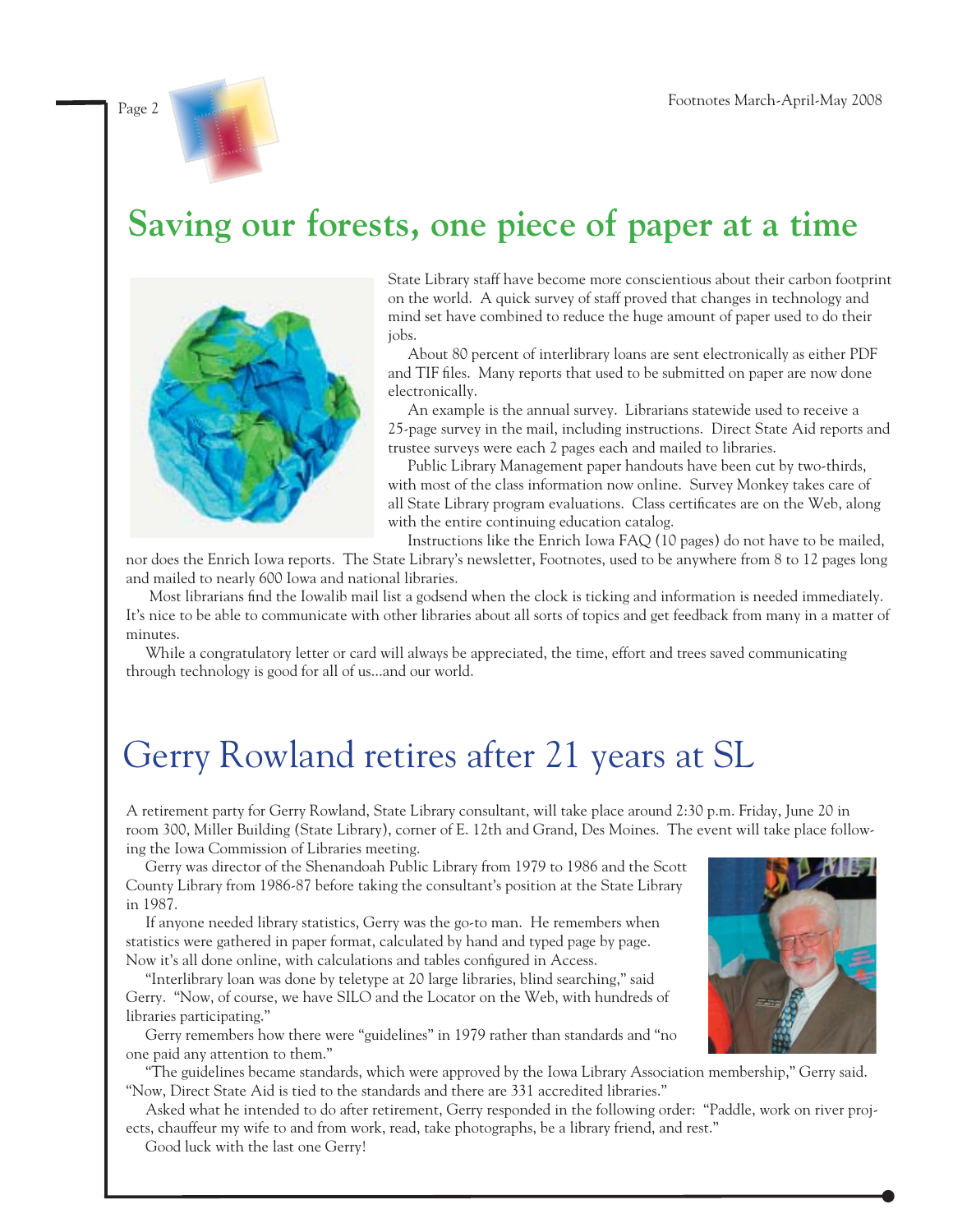

# **Iowa librarians tell the library story to legislators in Washington, DC**

State Librarian Mary Wegner, Iowa Commission of Libraries member Tom Martin, Iowa Library Association (ILA) President Barbara Peterson and ILA Governmental Affairs Committee Chair Mike Dargan were in Washington DC May 13-14 to visit with Iowa's Congressional delegation about the importance of federal funding in providing Iowans with the best library service possible.

 In particular, the library delegation explained how Library Services and Technology Act (LSTA) funds support the Web-based information resource, EBSCOhost. They also explained how the State Library used the money, in cooperation with the Gates Foundation,

to help libraries develop their own Web sites. LSTA funds make possible Iowa Center for the Book activities, the Summer Library Program, and building consulting grants. LSTA funds have



*From left, Mike Dargan, Sen. Tom Harkin, Barbara Peterson, Mary Wegner and Tom Martin*

also been used to help ILA with library leadership development training.

 The contingency also expressed interest on improved broadband Internet, especially in rural areas, as well as language ensuring that school libraries would be included in legislation intended to upgrade school facilities.



*From left, Tom Martin, Mike Dargan, Barbara Peterson and Mary Wegner near the Capitol*



*From left, Mary Wegner, Tom Martin, Barbara Peterson, Sen. Charles Grassley and Mike Dargan*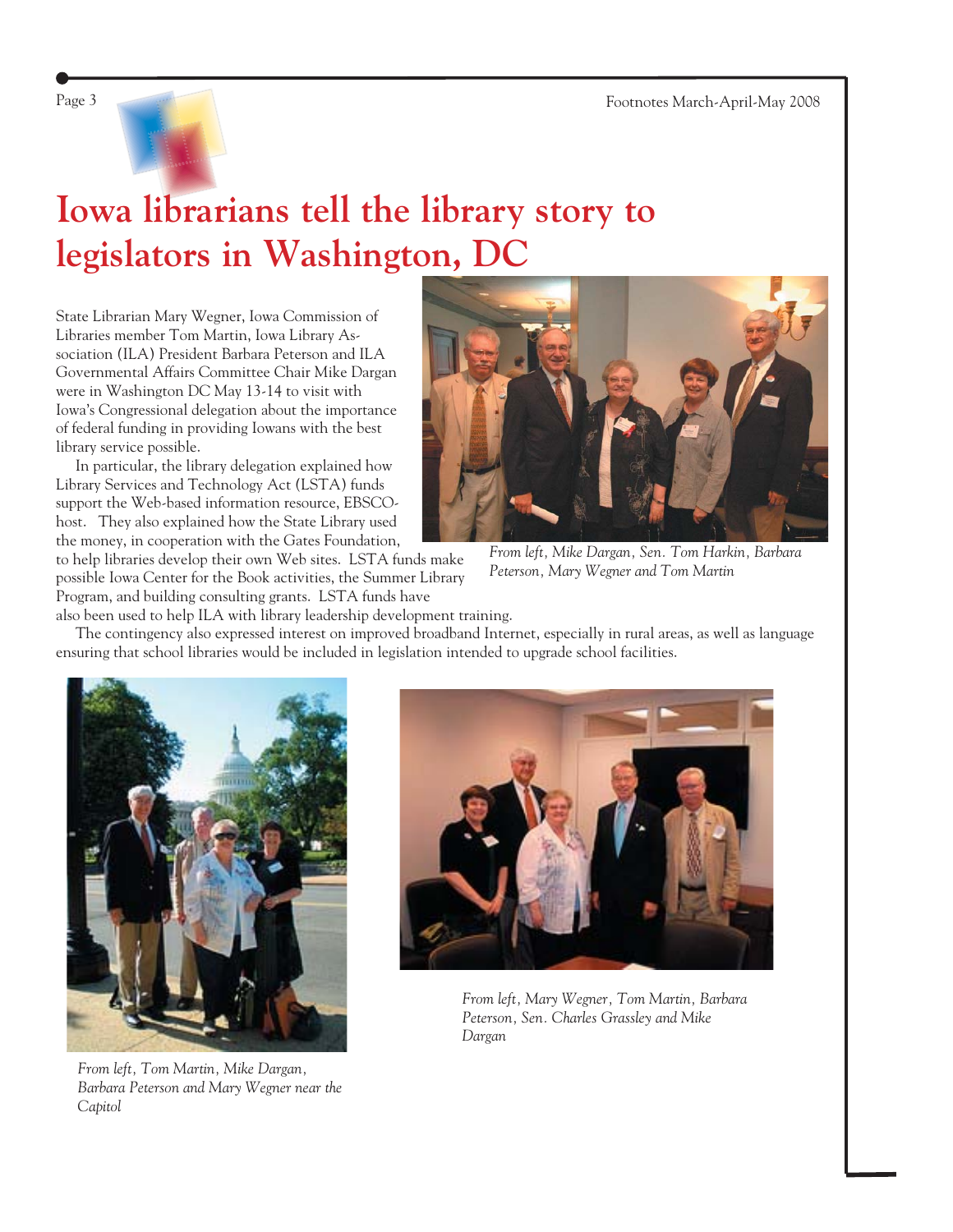# **Need help writing grants? Then don't miss the Iowa Grant Symposium in early September**

Mark your calendars now to register beginning July 7 for the 2008 Iowa Grant Symposium, "Iowans Partnering for Progress," which will take place September 3-4, 2008 in the Scheman Building, Iowa State Center, Ames, IA. Registration will be available on the State Library's Continuing Education Catalog.

The agenda is filled with sessions relative to all grant seekers, networking opportunities and a full day of Grants Management topics offered by the U.S. Department of Labor. Highlights include:

#### **September 3 - Concurrent Sessions**

- Grants.gov: Find, Apply, Succeed
- Developing Local Resources/Approaching Potential Funders
- Logic Model Beginning and Advanced Sessions
- Sustainability Planning: Moving to Continue Your Program
- Iowa Community Foundations
- Developing Grant Projects that Match the Mission of Your Organization
- Creating a Successful Budget
- Using Hard Data to Build Strong Proposals
- Evaluation Process
- A-133 Audits versus DOL's Common Findings
- Financial and Administrative Management

#### Networking reception

#### **September 4 - Grant Management Sessions Offered by the U.S. Department of Labor (DOL)**

- A-133 Audits versus DOL's Common Findings
- Financial and Administrative Management
- Procurement
- Internal Controls versus Common Types of Public Corruption Fraud
- These sessions will be offered consecutively
- The registration fee to attend September 3 Concurrent Sessions and Networking Reception is \$100.

The fee to attend September 4 Grant Management Sessions is \$75.

The cost to attend both September 3 and 4 is \$130.

Fees include continental breakfast, lunch and breaks.

For more information, visit the State Library's Web site on July 7, or contact Kathy Mabie, 515-281-8834, e-mail [kathy.mabie@iowa.gov.](mailto:kathy.mabie@iowa.gov)

### **Certification Update**

Congratulations to the following public library staff certified for the first time through the State Library's Iowa Certification Program for Public Librarians.

**Sarah Bartlett**, Coralville **Michelle Drenth**, Hartley **John Gillette**, Bettendorf **Karalee Jones,** Johnston **Stephanie Keller**, Clive **Rachel Lowry**, Villisca

**Ann Munn**, Iowa City **Ross Petra**, Ames **Angela Pilkington**, Burlington **Mary Ann Stanger,** Bettendorf **Patrice Strellner,** Van Horne **Susan Winter**, Hubbard

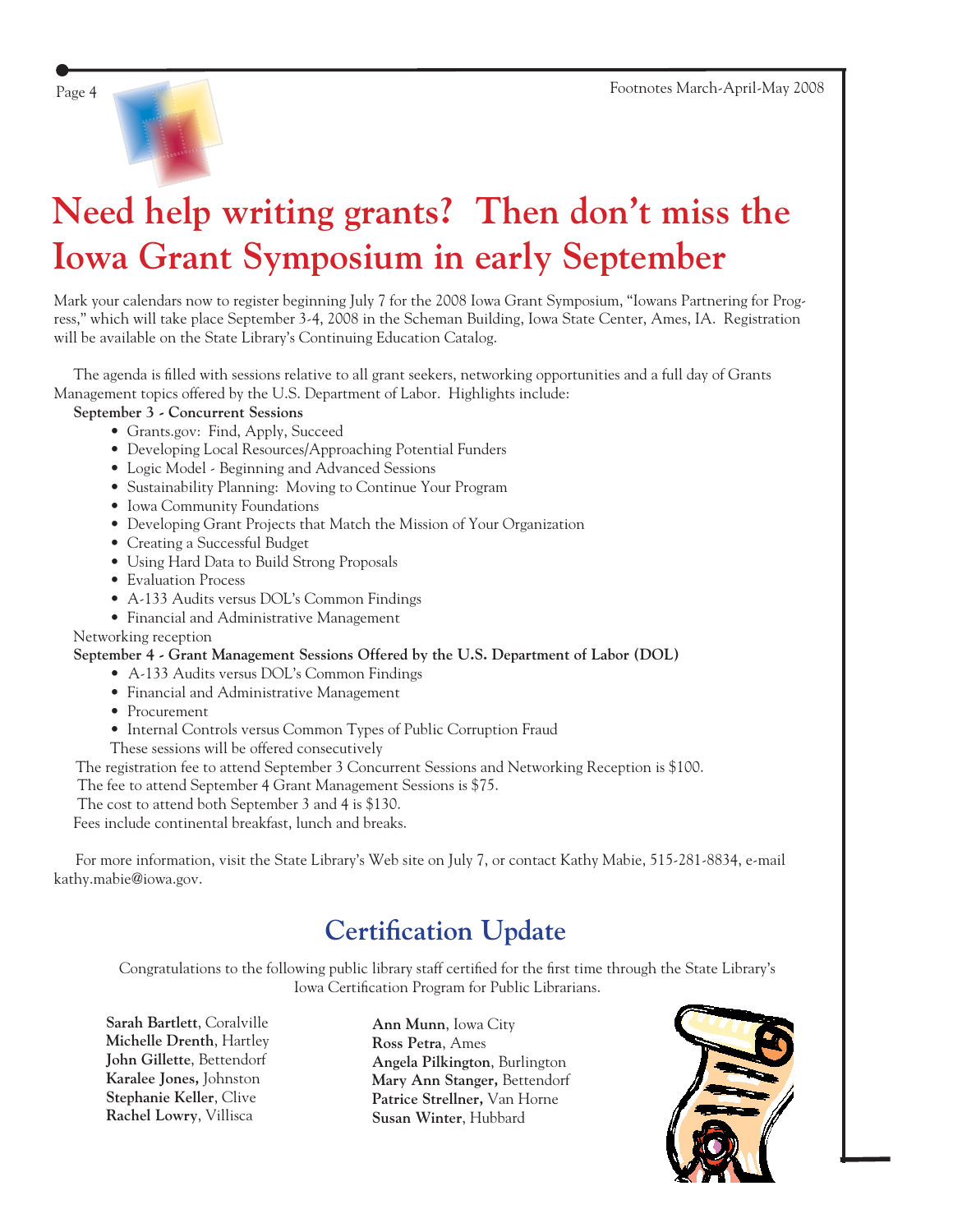

# News from around the state

**James Elmborg, PhD**, associate professor and director, School of Library and Information Science, University of Iowa, Iowa City, is the 2008 recipient of the Reference Service Press Award for the article, "Libraries in the Contact Zone: On the Creation of Educational Space," which appeared in Reference and User Services Quarterly (RUSQ) vol. 46, no. 1. The award is presented by the Reference and User Services Association (RUSA), a division of the American Library Association (ALA).

 The award, a plaque and \$2,500 donated by Reference Service Press, is given to the author of the most outstanding article published in RUSQ, the division's quarterly journal, during the preceding two volume years.

 "This article was enthusiastically supported by all members of the jury because it was inspirational and built on the application of the social science construct of the 'contact zone,' known for promoting diversity and cultural differences in library services and practices," said Julia Gelfand, chair of the award committee.

 "What a wonderful e-mail to get," Elmborg said. "I really like the article 'Libraries in the Contact Zone.' It took a long time to think through and write, and I'm so pleased to have it receive this kind of recognition."





**Dayton Public Library Director Ruth Anderson** recently learned that the library was awarded a [Libri Foundation Grant.](http://www.librifoundation.org/) The library raised \$300 and the Libri Foundation will match two for one for a total of \$900 worth of children's books.

 Said Anderson, "Sometimes there is not as much funding for children's books, and we can't always buy what we would like. Children are just like adults. They 'love' new books and being able to purchase them will stimulate their love of reading now into their adult lives."

The Libri Foundation is a nationwide non-profit organization which donates new, quality, hardcover children's books to small, rural public libraries in the United States through its "Books for Children" program.

#### **State Library Consultant Marie Harms,**

back row, second from left, visited with librarians from Winneshiek County recently to discuss the possibility of a new statewide shared automation project.

 Joining her are, front row left, Jude Zweibohmer, Ossian Public Library; Chris Bodensteiner, Fort Atkinson Public Library; back row left, Mark Ruen, Decorah Public Library; Harms; Linda Crossland, Calmar Public Library; and Lorraine Borowski, Decorah Public Library.